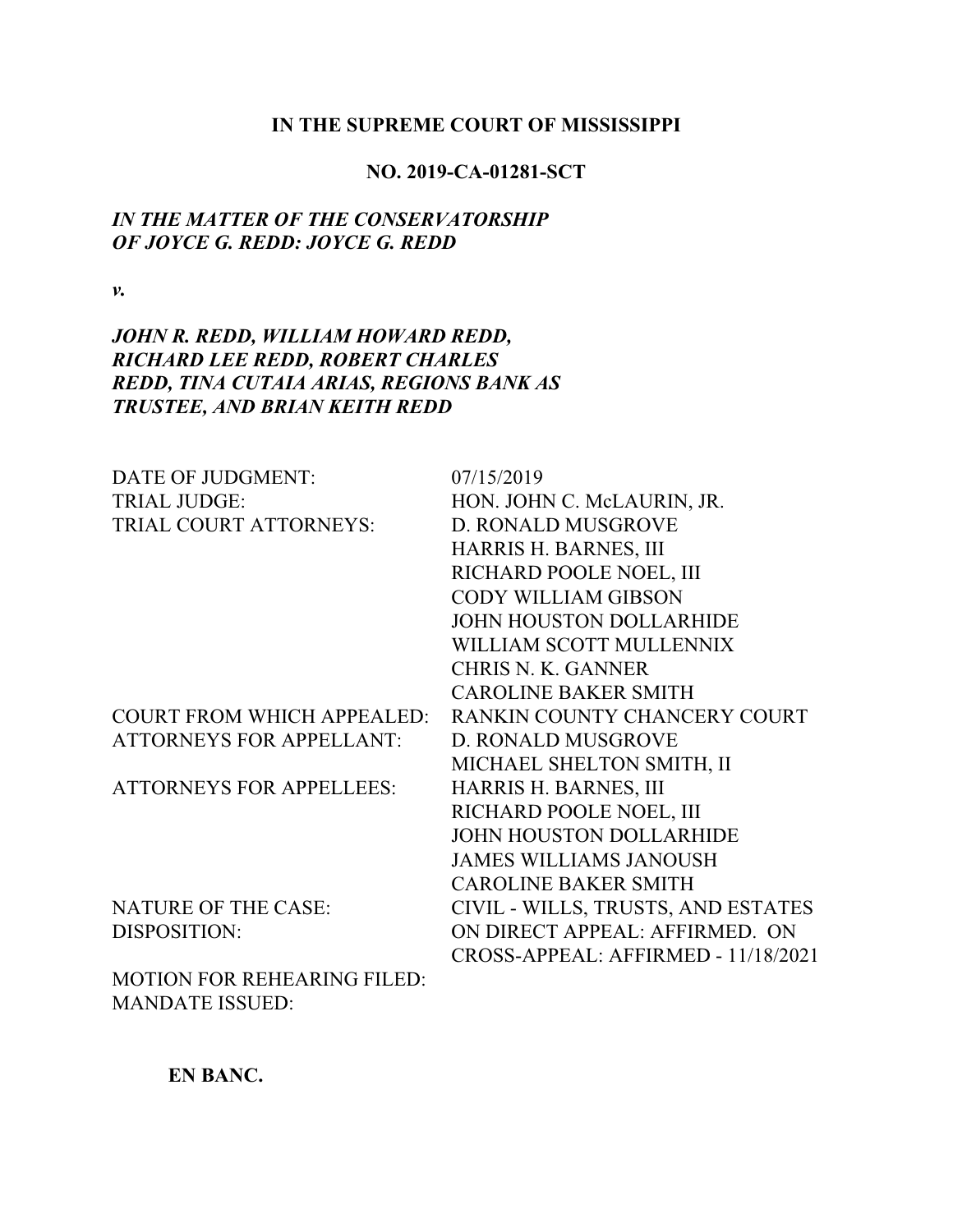#### **ISHEE, JUSTICE, FOR THE COURT:**

¶1. In 2018, five of the late Richard Redd's six children (the Petitioners) sought the appointment of a conservator and guardian over their mother, Joyce Redd. They also sought various temporary, preliminary, and permanent injunctions to prevent Joyce from taking further financial action without their approval. The Petitioners claimed that their brother, Brian Redd, unduly coerced Joyce into financial decisions detrimental to her estate. Joyce and Brian opposed the injunctive relief sought by the Petitioners.

¶2. Joyce Redd filed a motion for summary judgment as to the conservatorship issue, which the chancery court granted. The chancellor found that the Petitioners failed to produce certificates from at least two examining physicians stating that Joyce was unable to manage her own personal and financial affairs. Regions Bank, as the trustee of the trusts at issue, filed a motion for mediation regarding the remaining issues. The chancellor granted Regions' motion and, after mediation, the parties settled the case. Disagreements later arose regarding the terms of the settlement, which the chancery court resolved in favor of the Petitioners.

¶3. Both Joyce and the Petitioners have appealed from the final judgment, presenting numerous issues regarding the decision of the chancery court. Among other things, Joyce argues that the chancellor erred in his award of attorneys' fees from trust funds, and she contends that the parties did not have a meeting of the minds at the close of the mediation. The Petitioners argue on cross-appeal that the chancellor's granting of summary judgment in favor of Joyce was an error. We affirm the judgment of the trial court.

2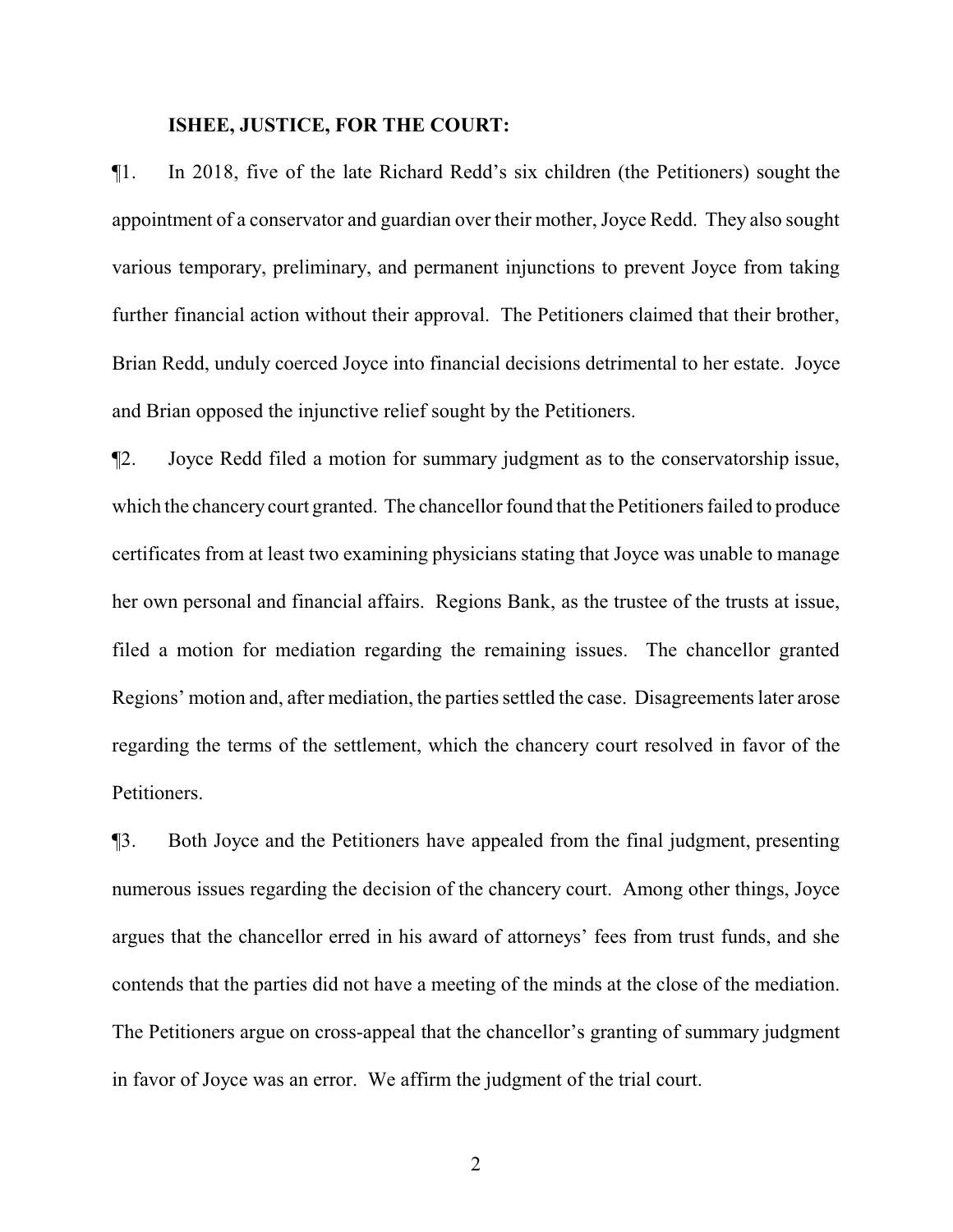#### **FACTS**

¶4. Richard Redd was the CEO and chairman of Redd Pest Control. He died on May 10, 2015. He was survived by his wife, Joyce Redd. He was also survived by six stepchildren or adopted children, five of whom are the Petitioners. The sixth child is Richard and Joyce's adopted son, Brian Redd.

¶5. Richard was financially successful. Before his death, Richard planned and accounted for his estate, including the enactment of the Joyce G. Redd Irrevocable Trust and the Richard Levi Redd Irrevocable Trust. Regions Bank was named as the trustee of both trusts, which, combined, contained approximately \$7 million. A life insurance trust also contained approximately \$5 million that will become payable upon Joyce's death.

¶6. Richard and Joyce adopted Brian at a young age. Brian suffered from learning disabilities early in life and attended schools for children with such disabilities. As an adult, Brian received money from Richard, and he often lived with Richard and Joyce.

¶7. The Petitioners alleged thatsinceRichard's death, Brian has taken advantage of Joyce, both emotionally and financially. The Petitioners further contended that Brian unduly influenced and coerced Joyce into making financial decisions detrimental to both her and her estate. According to the Petitioners, Brian improperly influenced his mother to give him large sums of money regularly, including \$10,000 for Brian to have hair transplants. The Petitioners claimed among other things that Brian, who is more than forty years of age, lives with Joyce rent free and that she added his name to her bank and credit-card accounts.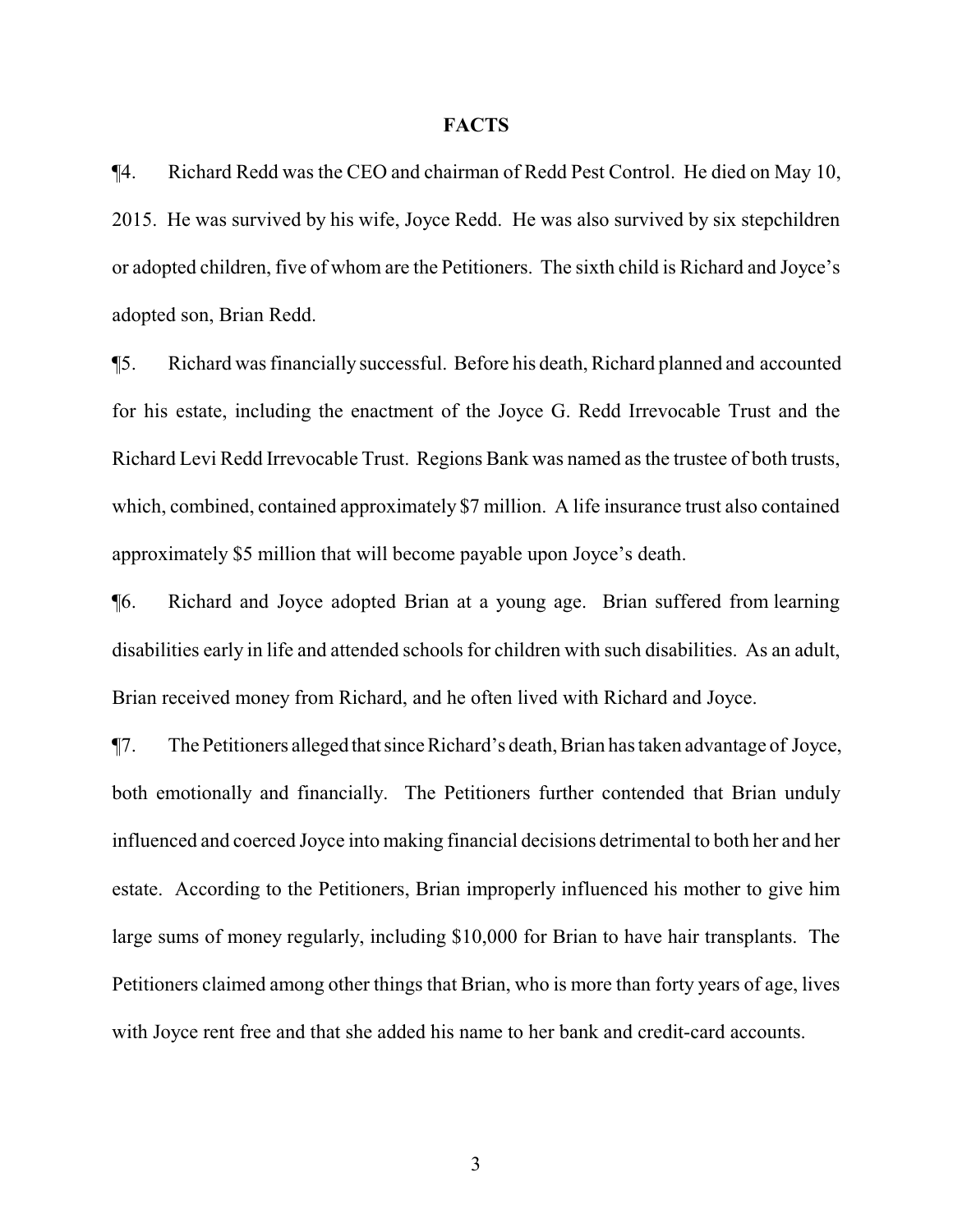¶8. The Petitioners contended that, in order to prevent any further undue influence, they sought the appointment of a conservator over Joyce. The Petitioners also sought temporary, preliminary, and permanent injunctive relief against Brian. Joyce filed for a motion for partial summary judgment on November 30, 2018. The trial judge granted Joyce's motion for partial summary judgment and dismissed the Petitioners' petition for the appointment of a conservator.

¶9. In regards to the remaining issues, Regions requested approval from the chancery court that the attorneys' fees be paid out of the Joyce G. Redd Irrevocable Trust and that Regions be discharged from liability for such payments. The chancellor granted Regions' motion. Regions also moved for court-ordered mediation regarding Joyce's allotment of trust assets. Joyce filed a response in opposition to Regions' motion for court-ordered mediation, claiming that Regions was not a party to the litigation and, therefore, was not entitled to request mediation. The chancellor granted Regions' motion and referred the action to mediation.

¶10. The parties participated in mediation on March 12, 2019, following which all parties signed a settlement terms sheet. The terms sheet included a \$14,000 monthly "budget" for Joyce, which:

a. Includes \$2100 from [Social Security]; ~\$2500 from [required minimum distribution from IRA]; \$9400 from trust

b. \$20k attempted to be transferred 3/18 if possible; March 2019 distributions to be brought up to total of \$14,000

c. First monthly budget payment to begin 4/1

4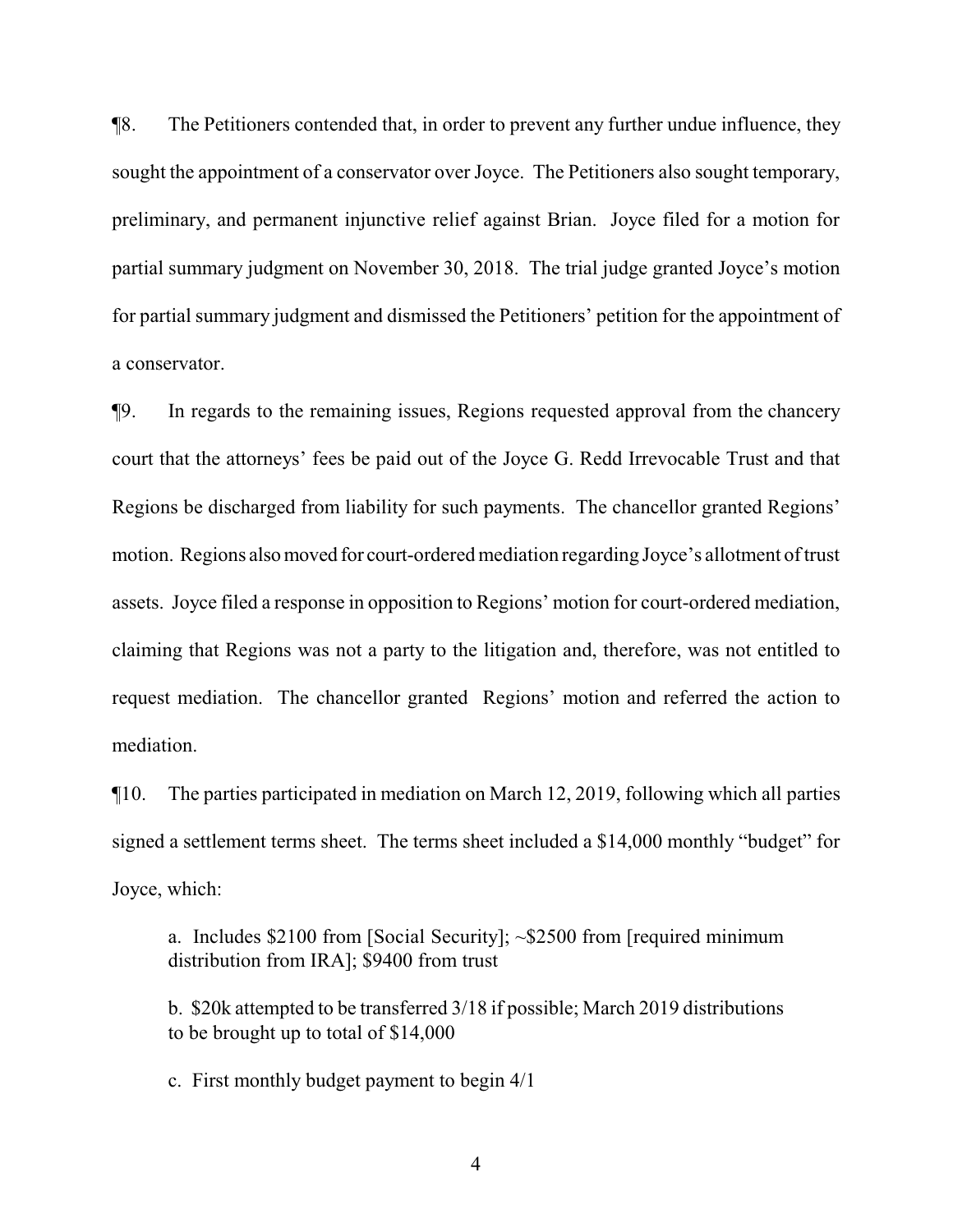d. Joyce has complete discretion for funds provided to her through monthly amount

¶11. The Petitioners and Regions later offered a proposed final settlement agreement that,

among other things, stated:

Regions, as trustee of the Joyce G. Redd Irrevocable Trust and Family Trust B, will provide Joyce with a monthly budget of approximately \$14,000.00, made up of approximately \$2,100.00 from Joyce's Social Security, approximately \$2,500.00 from Joyce's IRA representing the annual required minimum distribution (RMD) amount, and approximately \$9,400.00 in trust funds. The Parties agree that the Trustee will continue to make the distributions as they are currently being made, however the Parties agree that the IRA is owned by Joyce and she will have the right to amend/alter the distribution amount and the disposal of same, though any amendments/alterations to the IRA distribution will result in Regions making a correction in the amount distributed to Joyce from trust funds such that a monthly total of approximately \$14,000 is maintained. The Parties understand and agree that the monthly total may vary slightly depending on the calculation of the required minimum distribution and/or social security payments.

¶12. Both the settlement terms sheet and the proposed agreement included a global release, though the parties subsequently disagreed as to whether it applied to Regions. Though the settlement terms sheet was signed by all parties, the proposed settlement agreement was not. On April 17, 2019, Regions filed a motion to enforce the settlement agreement, claiming among other things that in the weeks following the mediation, Joyce's counsel had attempted to alter material terms of the agreement, namely, "giv[ing] Mrs. Redd complete and absolute discretion over distributions of the IRA[.]" The Petitioners joined Regions' motion. Joyce filed a response opposing Regions' motion to enforce the settlement agreement. In her response, she contended that "as a result of and as a part of the negotiations that took place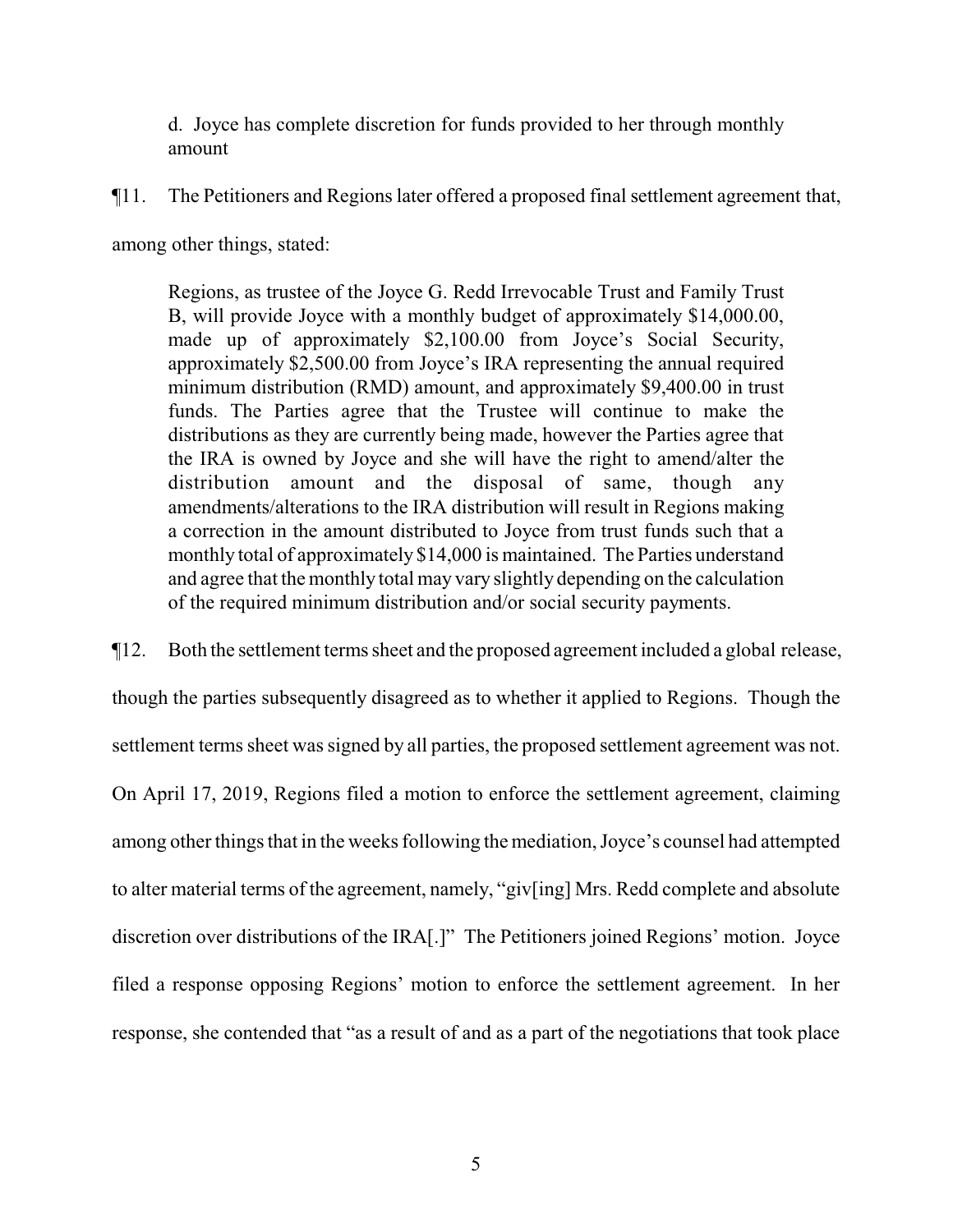during the March 12, 2019, mediation, all parties agreed that Joyce absolutelyand completely owns the IRA."

¶13. After a hearing, the chancellor granted Regions' motion to enforce and found that the "[p]arties reached a meeting of the minds on all material terms of the settlement, including a total monthly budget for Mrs. Joyce Redd of \$14,000 per month comprised of her social security benefits, IRA distributions, and the trust making up any deficiency to reach \$14,000 per month." On July 15, 2019, the chancellor entered a final judgment of dismissal with prejudice. Joyce appealed from that judgment, and the Petitioners cross-appealed.

#### **STANDARD OF REVIEW**

¶14. This Court will not overturn the chancellor' s finding of fact unless it was "manifestly wrong or clearly erroneous." *McNeese v. McNeese*, 119 So. 3d 264, 272 (Miss. 2013) (internal quotation marks omitted) (quoting *Duncan v. Duncan*, 774 So. 2d 418, 419 (Miss. 2000)). But this Court "appl[ies] a *de novo* standard of review to questions of law." *Walker v. State*, 303 So. 3d 720, 726 (Miss. 2020) (citing *Doss v. State*, 19 So. 3d 690, 694 (Miss. 2009)).

#### **DISCUSSION**

### **1. Attorneys' Fees from the Trust**

¶15. On January 30, 2019, the chancellor ordered that attorneys' fees for trustee Regions, Joyce, and the Petitioners be paid out of the trusts at issue. The chancellor certified this order as a Rule 54(b) final judgment. Joyce did not take an immediate appeal from this order. She did, however, appeal from the chancellor's July 15, 2019 final order. Regions argues that

6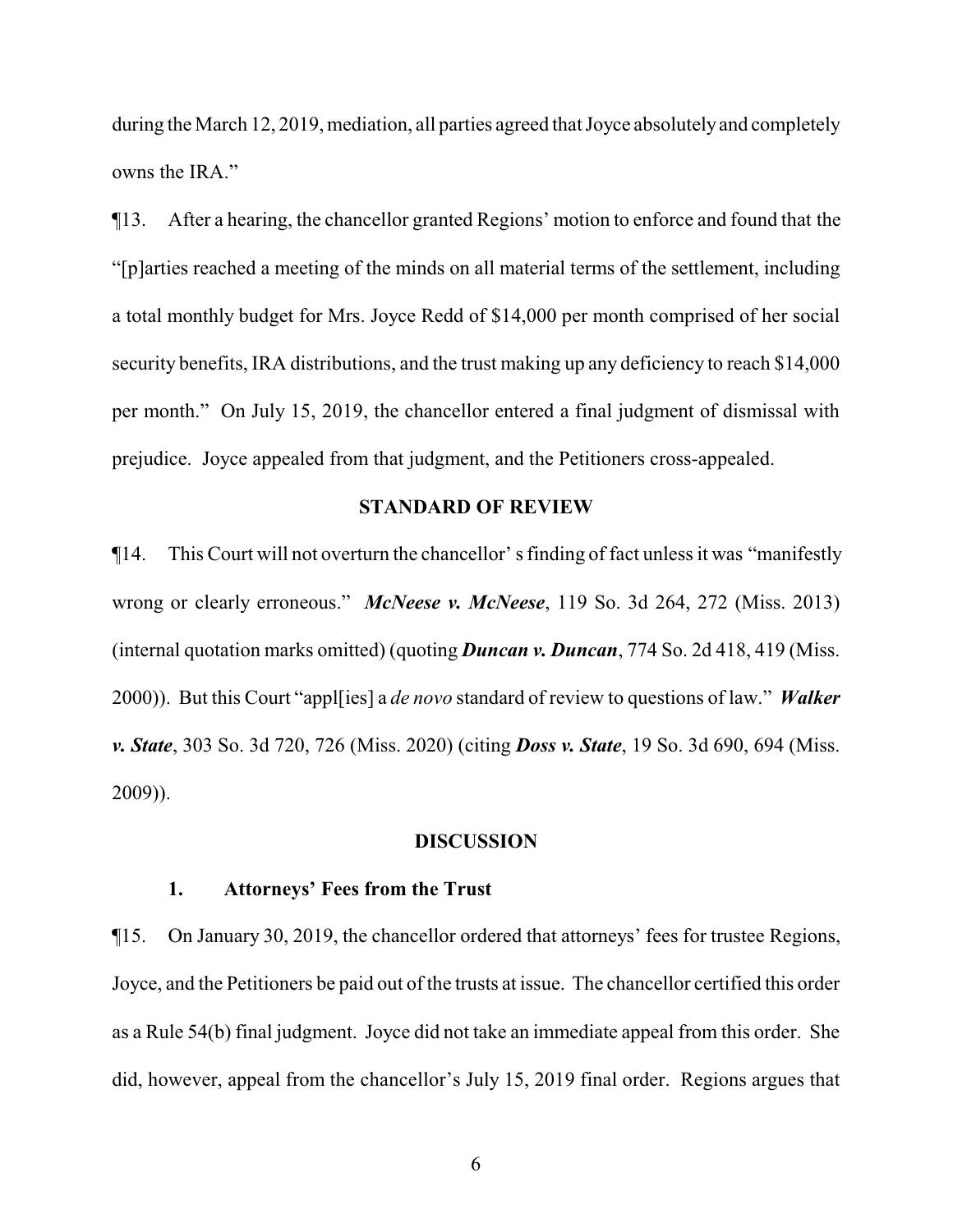this Court "lacks appellate jurisdiction over the January 30, 2019 Rule 54(b) order" because Joyce missed the deadline for filing a notice of appeal regarding the attorneys' fees.

¶16. A party has thirty days after a final judgment is entered to perfect an appeal. M.R.A.P.

4(a). Mississippi Rule of Civil Procedure 54(b) states, in part:

When more than one claim for relief is presented in an action, whether as a claim, counter-claim, cross-claim, or third-party claim, or when multiple parties are involved, the court may direct the entry of a final judgment as to one or more but fewer than all of the claims or parties only upon an expressed determination that there is no just reason for delay and upon an expressed direction for the entry of the judgment.

¶17. Joyce contends that the plain language of Rule 54(b), as well as its supporting comments and caselaw, prove that her appeal is timely. Specifically, she argues that the issue of attorneys' fees was not properly certified as a final judgment under Rule 54(b), and, as such, the time for appeal did not begin running until the chancellor entered the July 15, 2019 final judgment.

¶18. "If the judgment was interlocutory because the requirements of Rule 54(b) were not met, this Court has not hesitated to reverse for lack of jurisdiction." *Rolison v. Fryar*, 204 So. 3d 725, 734 (Miss. 2016) (citing *Brown v. Collections, Inc.*, 188 So. 3d 1171, 1173 (Miss. 2016); *Cox v. Howard, Weil, Labouisse, Friedrichs, Inc.*, 512 So. 2d 897, 899 (Miss. 1987)). But "[a] Rule 54(b) certification, right or wrong, starts the time for appeal running." *Id.* (internal quotation marks omitted) (quoting *In re Lindsay*, 59 F.3d 942, 951 (9th Cir. 1995)). "Thus, once a trial court has directed the entry of a final judgment under Rule 54(b), any party seeking relief from that judgment, even on the ground that the judgment is, in fact, interlocutory, must perfect an appeal within thirty days after the entry of judgment." *Id.*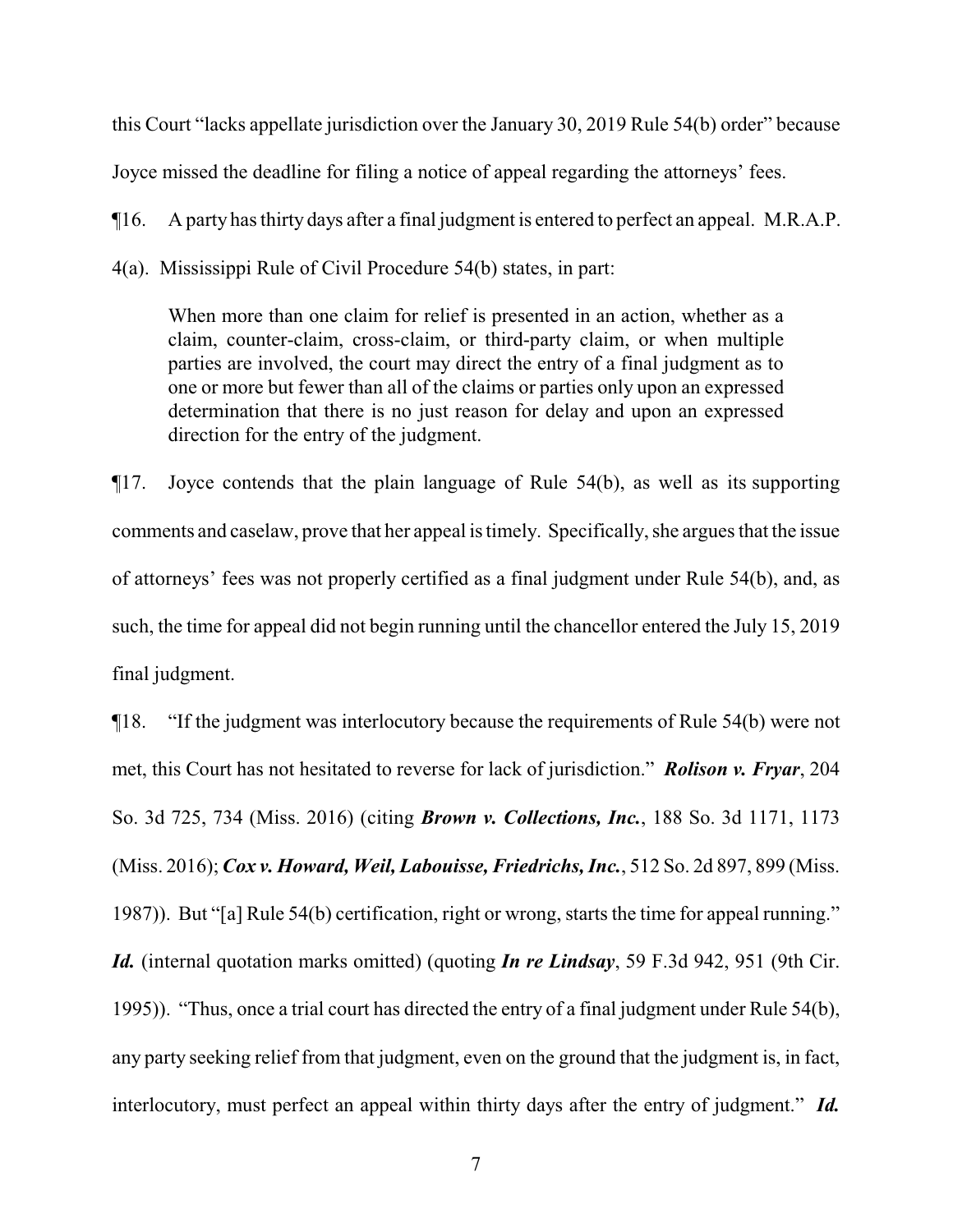(citing *In re Lindsay*, 59 F.3d at 951). "A judgment merely voidable . . . based upon an erroneous view of the law is not open to collateral attack, but can be corrected only by a direct review . . . ." *Id.* (quoting *Federated Dep't Stores, Inc. v. Moitie*, 452 U.S. 394, 398, 101 S. Ct. 2424, 69 L. Ed. 2d 103 (1981)).

¶19. All that being said, this Court held in the recent *Rogers v. Estate of Pavlou (In Re Estate of Pavlou)*, 308 So. 3d 1284, 1288 (Miss. 2021), that an order on a probate claim for attorneys' fees is a final, appealable judgment, regardless of whether the chancellor certifies as one it under Rule 54(b). Joyce was required to perfect an appeal from the order within thirty days. *See id.* She failed to do so, and, consequently, this Court lacks jurisdiction to adjudicate the attorneys' fees issue.

## **2. Mediation**

¶20. Joyce contends that the underlying cause of action in this case was dismissed, thus the chancery court erred by ordering mediation. She also argues that Regions was not a party and that the chancery court erred by ordering mediation on the motion of a non-party.

¶21. The Petitioners sought three forms of relief in their initial action on July 31, 2018: the appointment of a conservator over Joyce and her estate; a TRO and injunctive relief with respect to Joyce; and a TRO and injunctive relief with respect to Brian Redd. The chancery court's "Order Granting Motion for Summary Judgment as to Appointment of Conservator or Guardian" stated it applied to "Count I of Petitioners['] petition" and, therefore, there were still causes of action pending before the chancery court at the time mediation was ordered.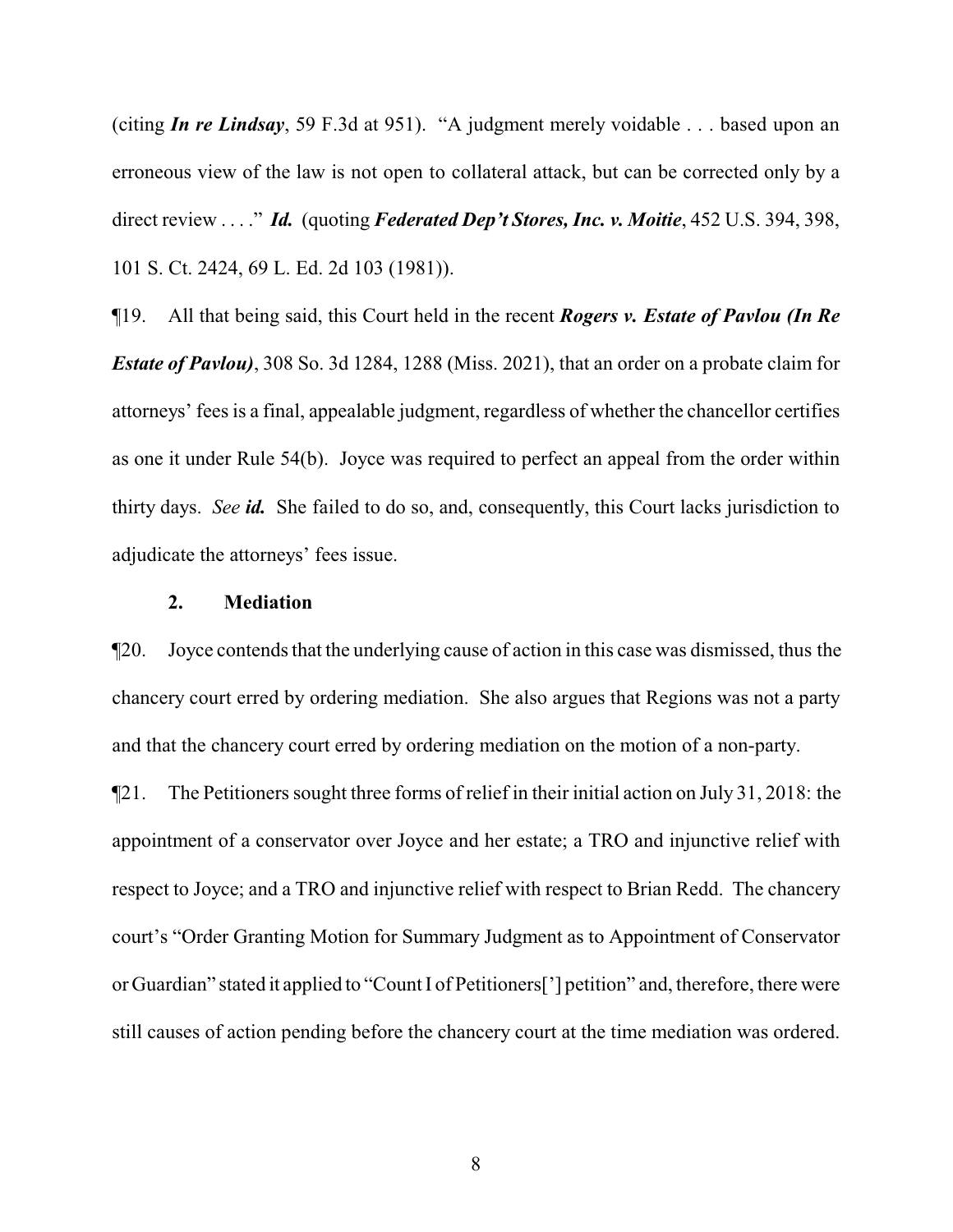¶22. As to whether chancellor erred by ordering mediation on the motion of Regions, we observe that Court Annexed Mediation Rule for Civil Litigation III(A) states in relevant part that "[a]ny circuit, chancery and county court in this state may, either *on its own motion* or on the motion of any party, determine that a case is appropriate for mediation." (Emphasis added.) Thus, the chancery court had the authority to order mediation without a motion from Regions, party or not.

¶23. Moreover, the question is moot because the parties subsequently entered into a voluntary settlement agreement. The chancellor ordered Joyce to participate in mediation, but he did not force her to agree to a settlement. Joyce has offered no authority holding that a party may escape from a voluntary settlement agreement just because the trial court should not have sent the case into mediation. Joyce has not shown she would be entitled to relief even if this Court agreed that mediation was erroneously ordered.

¶24. Joyce has shown no reversible error resulting from the chancery court's order sending the case to mediation.

### **3. Trusts at Issue**

¶25. Next, Joyce contends that the chancery court "created a cause of action" by permitting Regions to participate in the litigation after resolving the conservatorship issue in Joyce's favor. Again, we observe that Joyce entered into a voluntary settlement agreement regarding her rights vis-a-vis the trusts. It is axiomatic that "[s]ettlement agreements 'are contracts, made by the parties,' which will be enforced by the law." *Crowley v. Germany*, 268 So. 3d 1277, 1278-79 (Miss. 2018) (quoting *McManus v. Howard*, 569 So. 2d 1213, 1215 (Miss.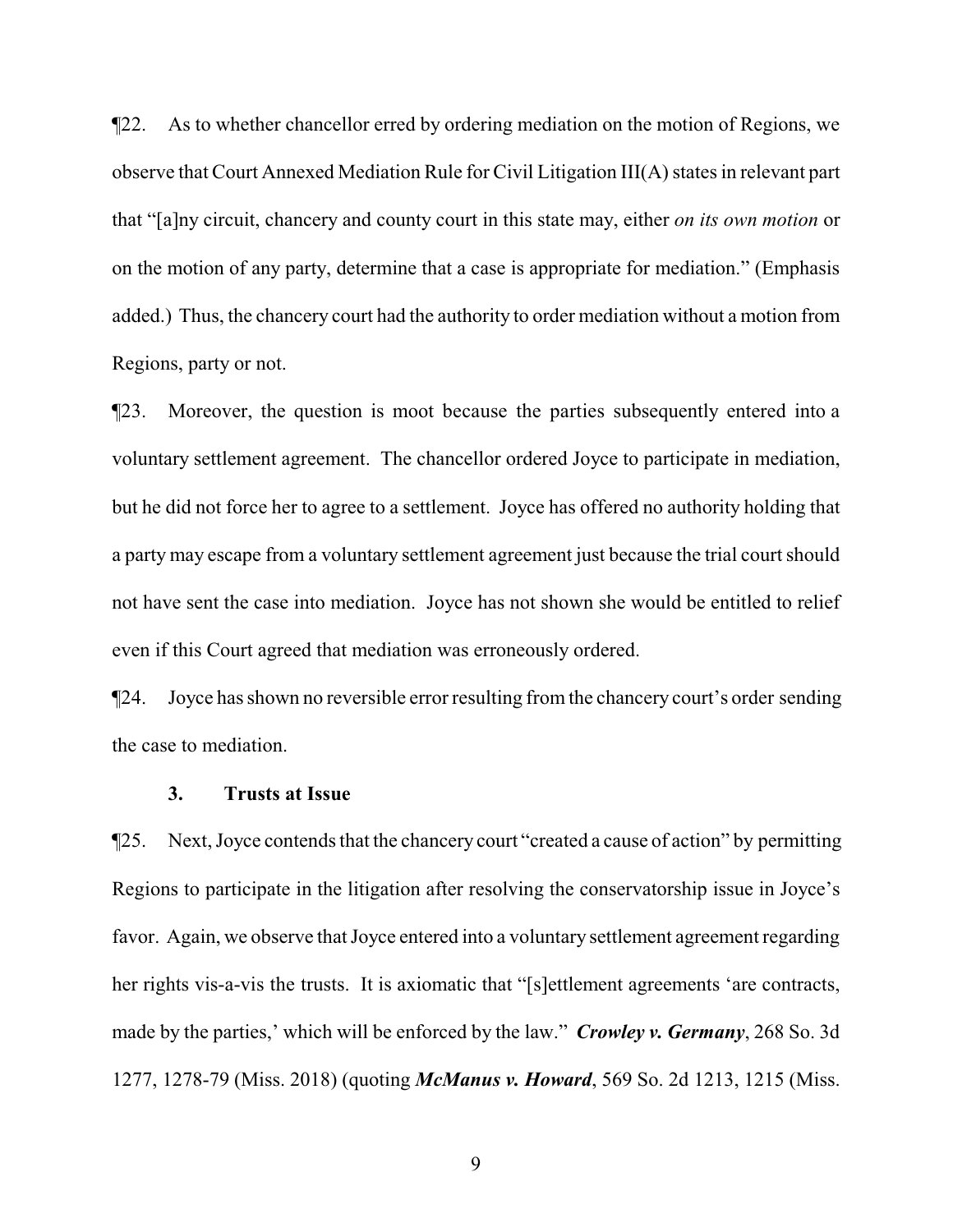1990)). "With regard to the property of the parties, this is a strong and enforceable rule with few, if any, exceptions." *McManus*, 569 So. 2d at 1215 (citing *Osborne v. Bullins*, 549 So. 2d 1337, 1339 (Miss. 1989)); *see also Ladner v. O'Neill (In re Estate of Davis)*, 42 So. 3d 520, 527 (Miss. 2010) ("The law favors the settlement of disputes by agreement of the parties and, ordinarily, will enforce the agreement which the parties have made, absent any fraud, mistake, or overreaching." (internal quotation marks omitted) (quoting *Chantey Music Publ'g, Inc. v. Malaco, Inc.*, 915 So. 2d 1052, 1055 (Miss. 2005)). Joyce cites no authority holding that parties to a settlement are limited to the active causes of action of the underlying lawsuit, or even to the subject matter of the suit; in fact, the opposite is generally true—parties to a settlement agreement are free to bargain for things they would not win in court and to trade away things they might otherwise keep. *See McManus*, 569 So. 2d at 1215.

¶26. No error has been shown on this point.

#### **4. Meeting of the Minds**

¶27. Joyce next argues that the chancellor erred by finding that the parties had reached an agreement at the mediation and by enforcing that agreement. Joyce's briefing on this issue is perfunctory, consisting of two pages. Her substantive arguments are based on a single case, *Viverette v. State Highway Commission*, 656 So. 2d 102, 103 (Miss. 1995), and that case is easily distinguished. Joyce appears to contend that *Viverette* stands for the proposition that the chancery court must not find a settlement agreement "where the parties disagree" about whether there was an agreement on a material term. But in *Viverette*, this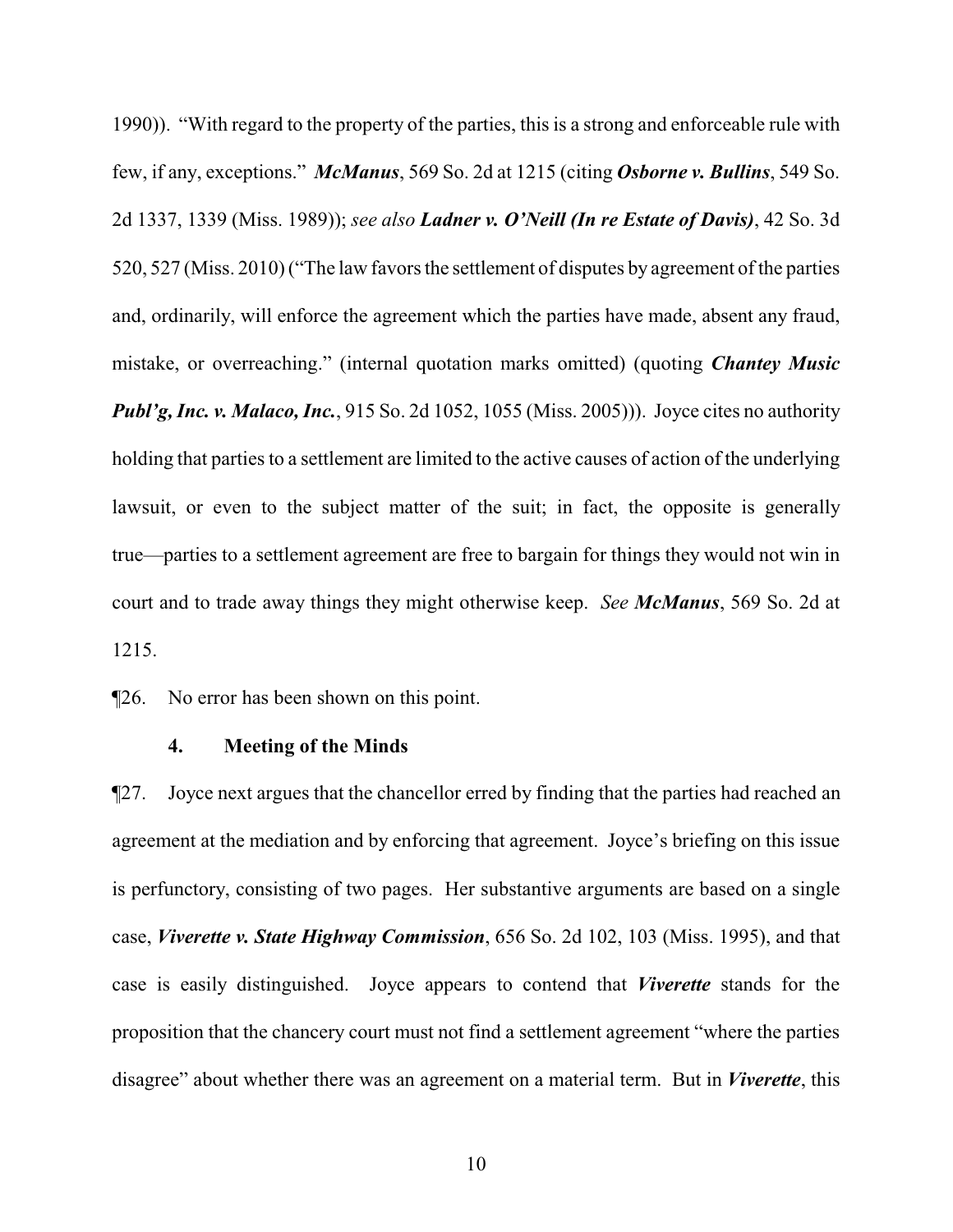Court actually found that there was "no evidence" of a meeting of the minds and no findings by the trial court on that point. *Id.* In today's case, the Petitioners presented a written and signed settlement agreement with a terms sheet specifying a \$14,000 per month "budget" for Joyce and a "global release." And the chancery court made an express, written finding that there had been "a meeting of the minds on all material terms of the settlement" and that that agreement was reflected in the signed settlement agreement and the unsigned, formal proposed settlement agreement and release prepared by the Petitioners.

¶28. "The existence of a contract is a question of fact that is to be determined by a jury, or a trial judge when a trial is conducted without a jury." *Rogers v. Casey & Co. LLC*, 293 So. 3d 857, 863 (Miss. Ct. App. 2019) (internal quotation marks omitted) (quoting *Bert Allen Toyota Inc. v. Grasz*, 909 So. 2d 763, 768 (Miss. Ct. App. 2005)). This Court will not overturn the chancellor's finding of fact unless it was "manifestly wrong or clearly erroneous." *McNeese v. McNeese*, 119 So. 3d 264, 272 (Miss. 2013) (internal quotation marks omitted) (quoting *Duncan v. Duncan*, 774 So. 2d 418, 419 (Miss. 2000)). Joyce has made no real effort to show that the chancellor's findings were manifestly wrong or clearly erroneous; she simply asserts that the chancellor had no evidence, but the signed terms sheet was evidence—strong evidence, in fact.

¶29. Whether this evidence was sufficient is not briefed, so we will not consider this issue further. This Court requires "that counsel not only make a condensed statement of the case but also support proposition with reasons and authorities in each case." *Holland v. State*, 705 So. 2d 307, 337 (Miss. 1997) (internal quotation mark omitted) (quoting *Roberson v.*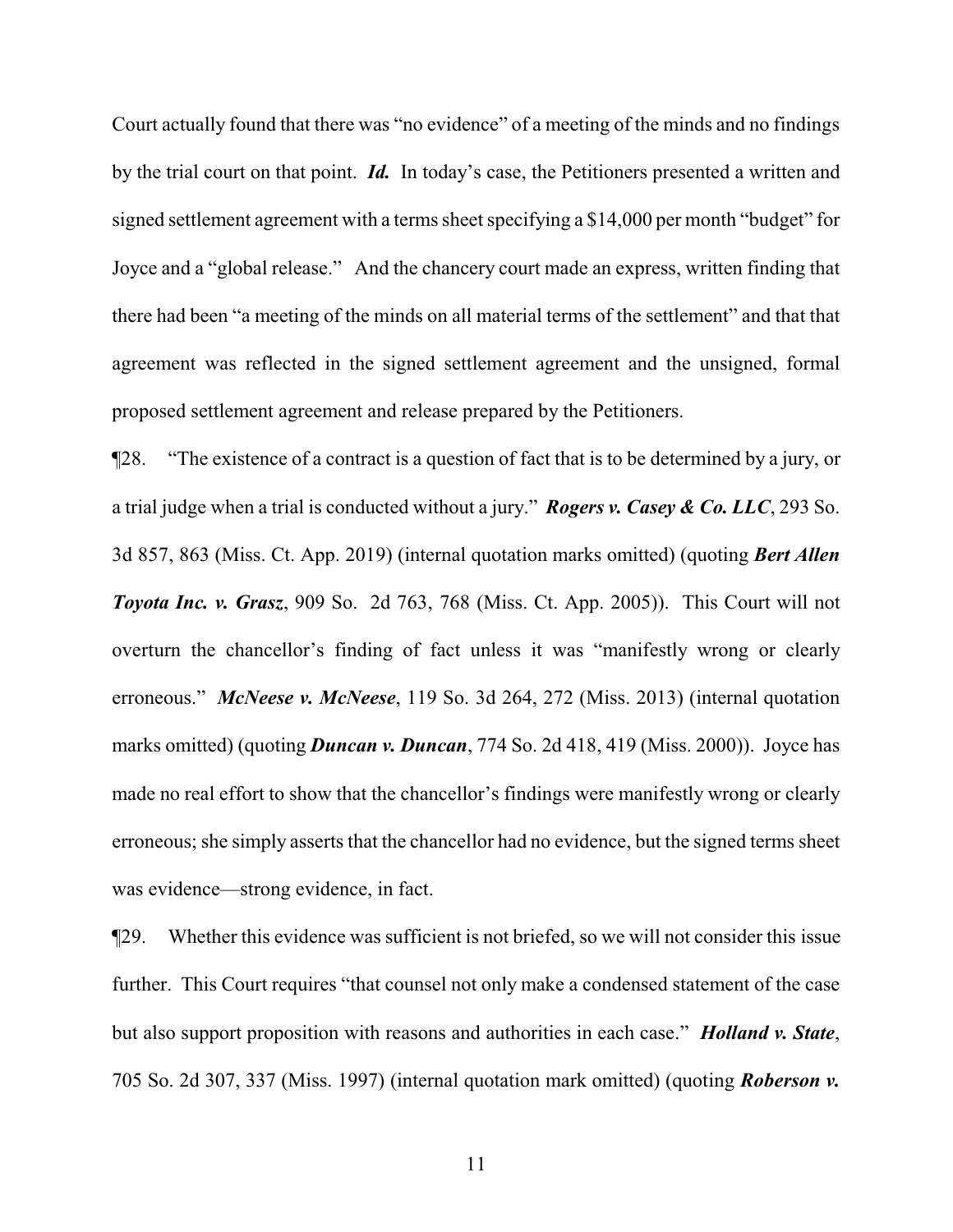*State*, 595 So. 2d 1310, 1318 (Miss. 1992)). "The law is well established that points not argued in the brief on appeal are abandoned and waived." *Arrington v. State*, 267 So. 3d 753, 756 (Miss. 2019) (citing *Collins v. City of Newton* , 240 So. 3d 1211, 1221 (Miss. 2018)). "Failure to cite relevant authority obviates the appellate court's obligation to review such issues." *Id.* (internal quotation marks omitted) (quoting *Byrom v. State*, 863 So. 2d 836, 853 (Miss. 2003)).

¶30. Joyce has failed to show reversible error on this issue.

### **5. Additional Evidence**

¶31. Joyce next argues that the chancellor erred by refusing to admit numerous documents offered into evidence by her at the hearing on the motion to enforce the settlement agreement. These documents were excluded either because they were found to be irrelevant or cumulative.

¶32. Joyce has again failed to adequately brief the issue. She cites no authority and fails to make an specific argument regarding any individual document that was offered into evidence and refused. The issue is procedurally barred.

### **6. Attorneys' Fees from the Trust (Joyce)**

¶33. Finally, Joyce argues that her attorneys' fees after the mediation should have been paid by the trusts. The chancellor found that "the litigable issues were settled as of March 12, 2019." During the June 11, 2019 hearing on Regions' motion to enforce the settlement agreement, the chancellor found no merit to Joyce's contention that no meeting of the minds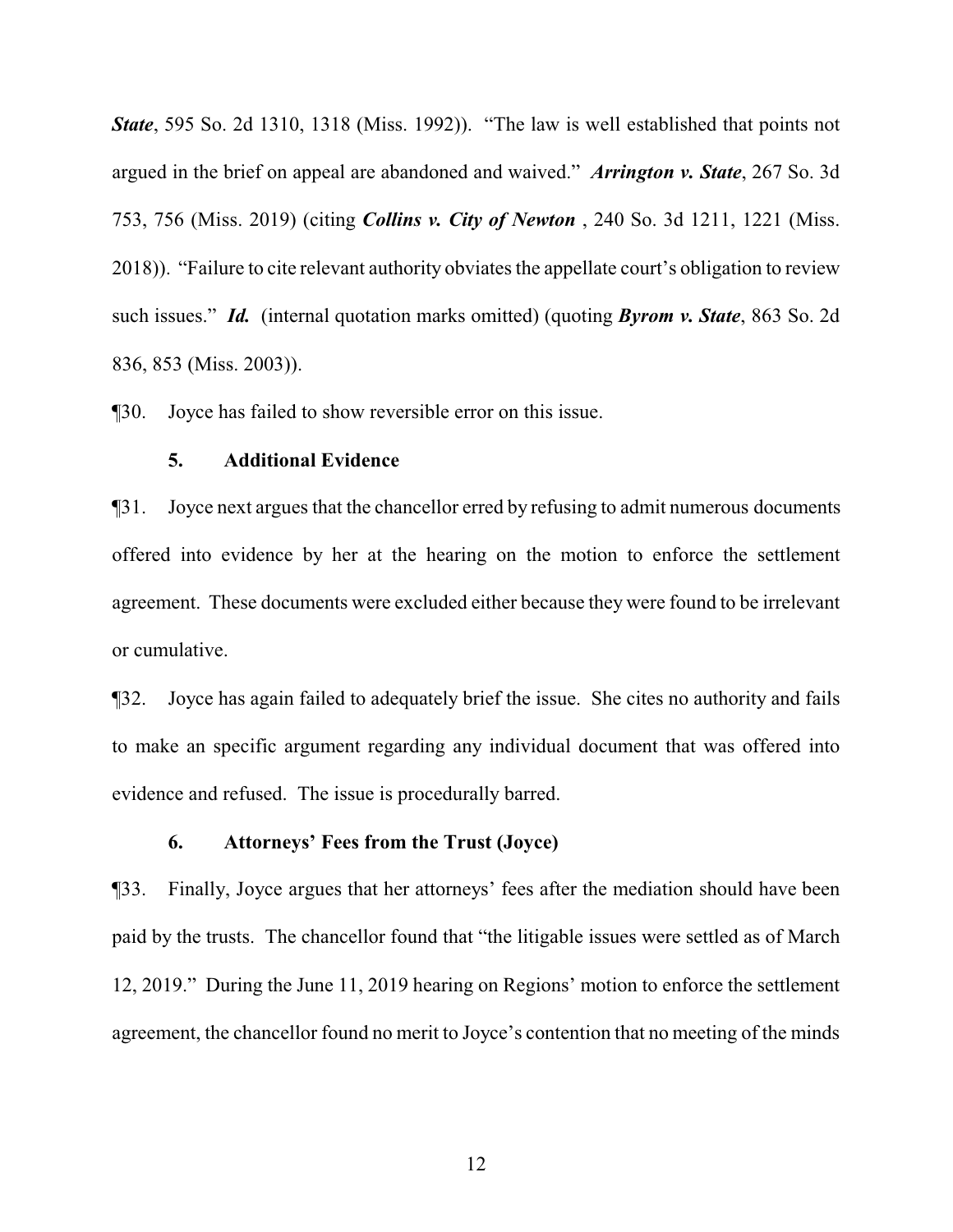occurred with regard to the settlement, and he ordered that no more attorneys' fees were to be awarded to her to pursue the claim.

¶34. Joyce's briefing on this issue is, again, wanting. She presents no authority showing she is entitled to be paid attorneys' fees from the trust. The only thing that Joyce does cite on this point is the testimony of one of her children regarding the general purpose of the trust. ¶35. We review a decision to award or not to award attorneys' fees for an abuse of discretion. *Miss. Power & Light Co. v. Cook*, 832 So. 2d 474, 478 (Miss. 2002). Joyce has failed to show an abuse of discretion. This issue is without merit.

# **7. Cross Appeal: Conservatorship**

¶36. In their single issue on cross-appeal, Petitioners, five of Joyce's six children, argue that the chancellor incorrectly granted Joyce's motion for summary judgment on the question of a conservatorship.

¶37. While neither party has pointed it out, we observe that the chancellor entered an order certifying the partial summary judgment as an appealable judgment long before the Petitioners filed their notice of appeal. As noted above, "[a] Rule 54(b) certification, right or wrong, starts the time for appeal running." *Rolison v. Fryar*, 204 So. 3d 725, 734 (Miss. 2016) (internal quotation marks omitted) (quoting *In re Lindsay*, 59 F.3d 942, 951 (9th Cir. 1995)). And, "[r]egardless of whether the parties raise jurisdiction, the Court is required to note its own lack of jurisdiction, and if the notice of appeal is not timely filed, the appellate court simply does not have jurisdiction." *Smith v. Parkerson Lumber, Inc.*, 890 So. 2d 832, 834 (Miss. 2003) (citing *Michael v. Michael*, 650 So. 2d 469, 471 (Miss. 1995)).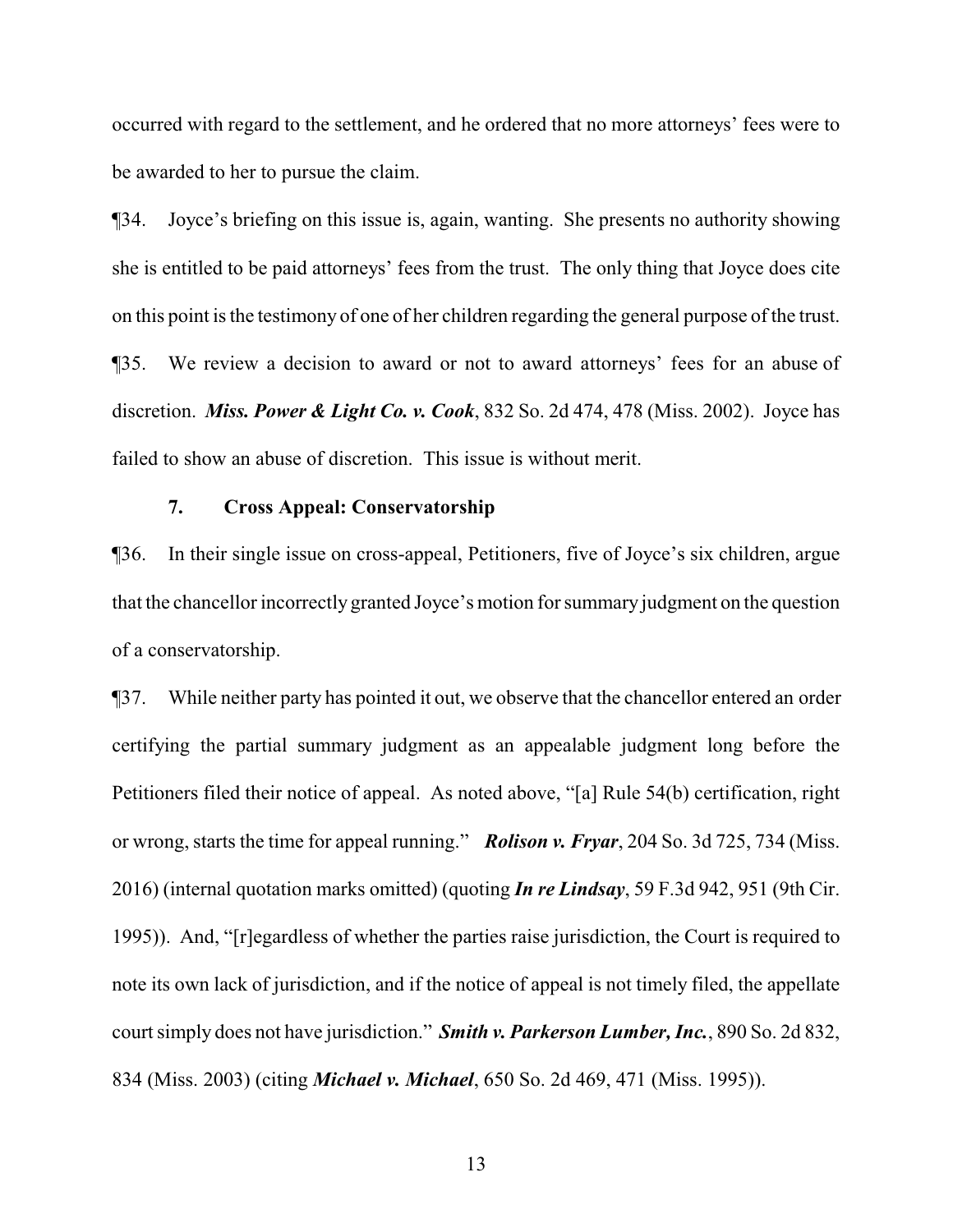¶38. The Petitioners did not file a timely notice of appeal, thus this Court lacks jurisdiction

to consider this issue.

# **CONCLUSION**

¶39. No error has been shown on direct appeal or cross-appeal. Consequently, we affirm

the chancery court's judgment.

# ¶40. **ON DIRECT APPEAL: AFFIRMED. ON CROSS-APPEAL: AFFIRMED.**

# **MAXWELL, CHAMBERLIN AND GRIFFIS, JJ., CONCUR. RANDOLPH, C.J., CONCURS IN RESULT ONLY WITHOUT SEPARATE WRITTEN OPINION. KING, P.J., CONCURS IN PART AND IN RESULT WITH SEPARATE WRITTEN OPINION JOINED IN PART BY BEAM, J. KITCHENS, P.J., CONCURS IN PART AND DISSENTS IN PART WITH SEPARATE WRITTEN OPINIONJOINEDBYCOLEMANAND BEAM, JJ. BEAM, J., CONCURS IN PART AND DISSENTS IN PART WITH SEPARATE WRITTEN OPINION JOINED BY KITCHENS, P.J., AND COLEMAN, J.**

# **KING, PRESIDING JUSTICE, CONCURRING IN PART AND IN RESULT:**

¶41. I would find that the trial court erroneously ordered mediation on the motion of a nonparty. However, because the parties voluntarily entered into the settlement agreement, I agree with the plurality's finding that no reversible error resulted from the chancery court's order.

¶42. John R. Redd, William Howard Redd, Richard Lee Redd, Robert Charles Redd, and Tina Cutaia Arias (collectively, "the Petitioners") filed a petition for appointment of conservator and/or guardian, seeking the appointment of conservator over the estate of Joyce G. Redd and for a temporary restraining order and preliminary injunction and permanent injunction against Brian Keith Redd. Regions Bank was the trustee of the trusts at issue and was not named as a party.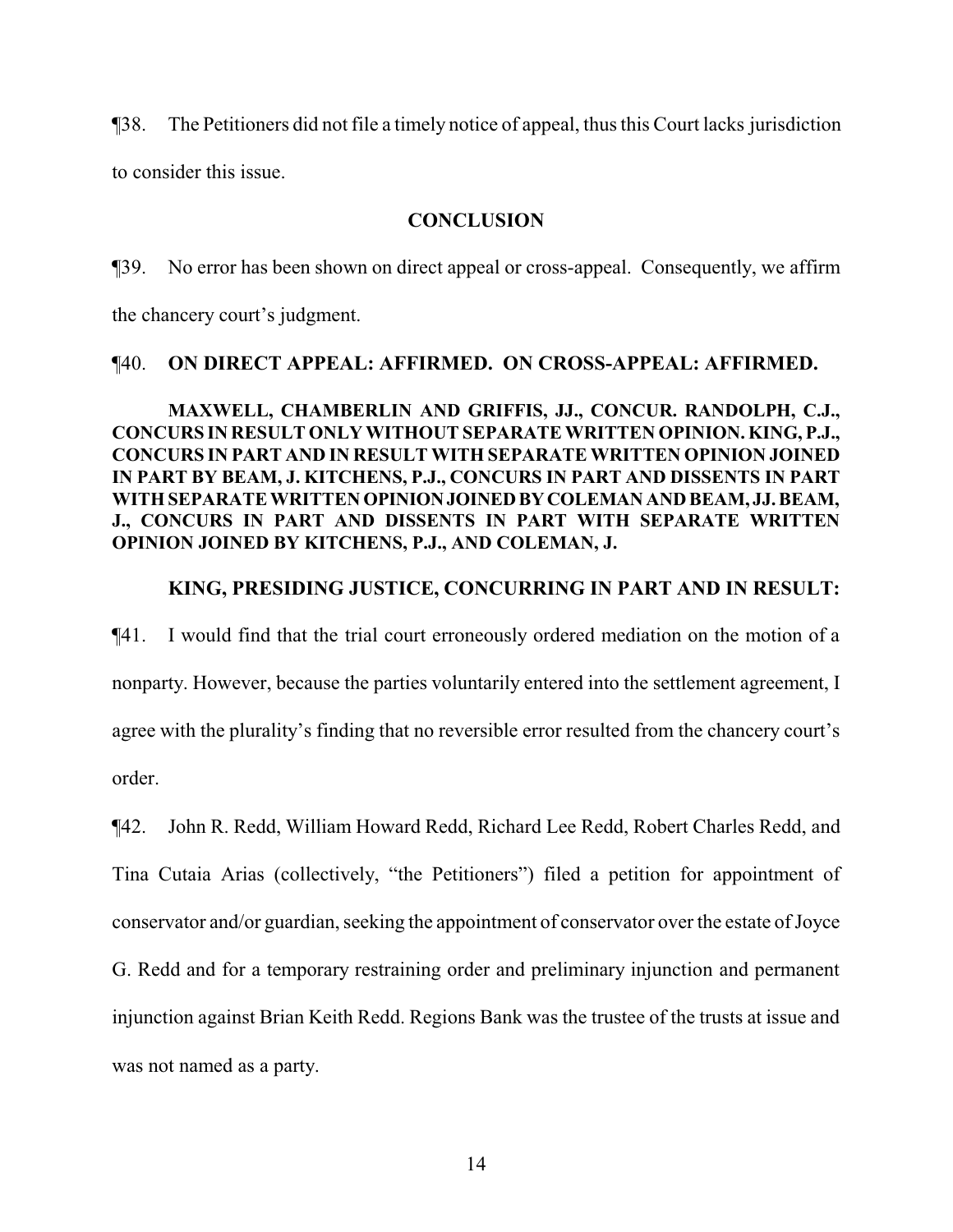¶43. On January 10, 2019, Regions moved the trial court for an order compelling the parties to mediate the disputes raised in litigation. As the basis for its motion, Regions specifically cited Rule III(C) of the Court Annexed Mediation Rules for Civil Litigation, which provides that "[a]ny *party* may apply to the courts of this state for referral of a case to mediation by motion upon giving notice to all other parties." (Emphasis added.) The trial court granted the motion, stating, "[t]his cause came before the Court for hearing on January 30, 2019, on the motion of Regions Bank as trustee of the Joyce G. Redd Irrevocable Trust for referral of this action to mediation . . . ."

¶44. Yet Regions was not a party to the action. This fact is emphasized by Regions' own motion for court-ordered mediation, which began by stating, "[n]onparty Regions Bank . . . hereby moves the Court . . . ." Because Regions was not a party to the action, I would find that the trial court erred by granting its motion for court-ordered mediation. I find no merit in the plurality's reasoning that the chancery court had the authority to order mediation on its own motion. Although the chancery court had that authority pursuant to Court Annexed Mediation Rule for Civil Litigation III(A), it did not exercise that authority. Instead, in my opinion, it improperly granted mediation on the motion of a nonparty.

¶45. Even so, I agree with the plurality's conclusion that Joyce may not escape from a voluntarysettlement agreement and that she has failed to show reversible error resulting from the chancery court's order sending the case to mediation.

### **BEAM, J., JOINS THIS OPINION IN PART.**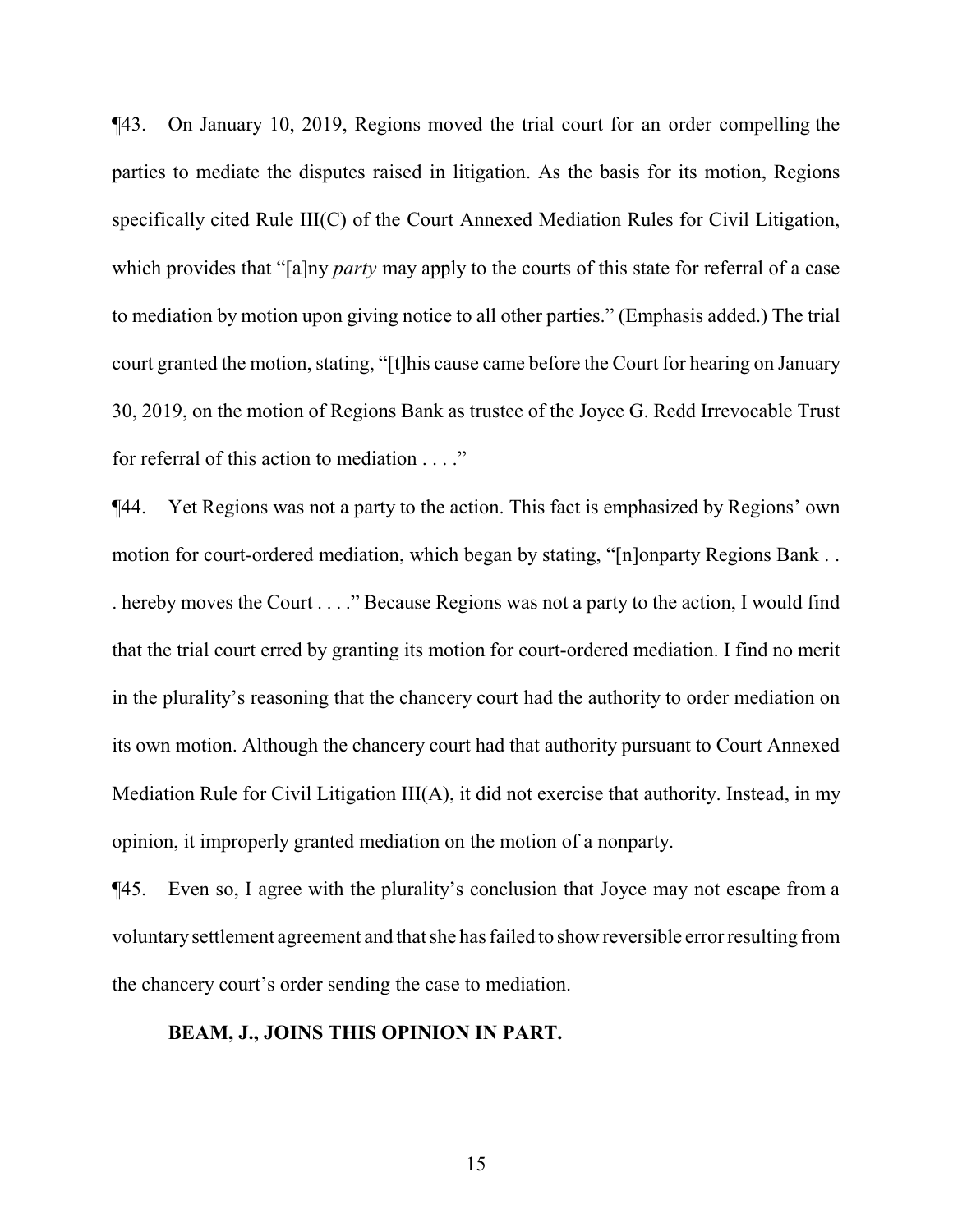# **KITCHENS, PRESIDING JUSTICE, CONCURRING IN PART AND DISSENTING IN PART:**

¶46. I concur with Justice Beam's opinion that, once the chancellor dismissed the Redd children's petition for a conservatorship over Joyce G. Redd, the chancellor lacked authority to order her to mediation. Because the Redd children's request for various forms of injunctive relief was dependent on the merits of their claim that Joyce was incapable of managing her own affairs, no issues remained to be mediated after the conservatorship petition was dismissed. Further, as recognized by Presiding Justice King, the chancellor lacked authority to grant a motion for mediation filed by Regions, a nonparty to the action. For those reasons, the chancellor erred by ordering Joyce Redd to mediation.

¶47. Although Presiding Justice King finds that the order of mediation was erroneous, he concludes that Joyce Redd is bound to the terms of the settlement agreement reached pursuant to that mediation. I would reverse the chancellor's order enforcing the settlement agreement. "A settlement is a contract." *Hastings v. Guillot*, 825 So. 2d 20, 23 (Miss. 2002) (citing *McManus v. Howard*, 569 So. 2d 1213, 1215 (Miss. 1990)). "A contract may be set aside, however, where both parties at the time of the agreement were operating under a mutual mistake of fact." *White v. Cooke*, 4 So. 3d 330, 334 (Miss. 2009). Mutual mistakes concerning "past or present material fact[s]" constitute grounds for setting aside a contract. *Id.* (citing *Greer v. Higgins*, 338 So. 2d 1233, 1236 (Miss. 1976)).

¶48. This case was sent to mediation, and a settlement agreement was reached. The implied threat underlying the mediation was that, if a settlement agreement was not reached, the Redd children and Regions would try the remaining issues. But there were no remaining issues.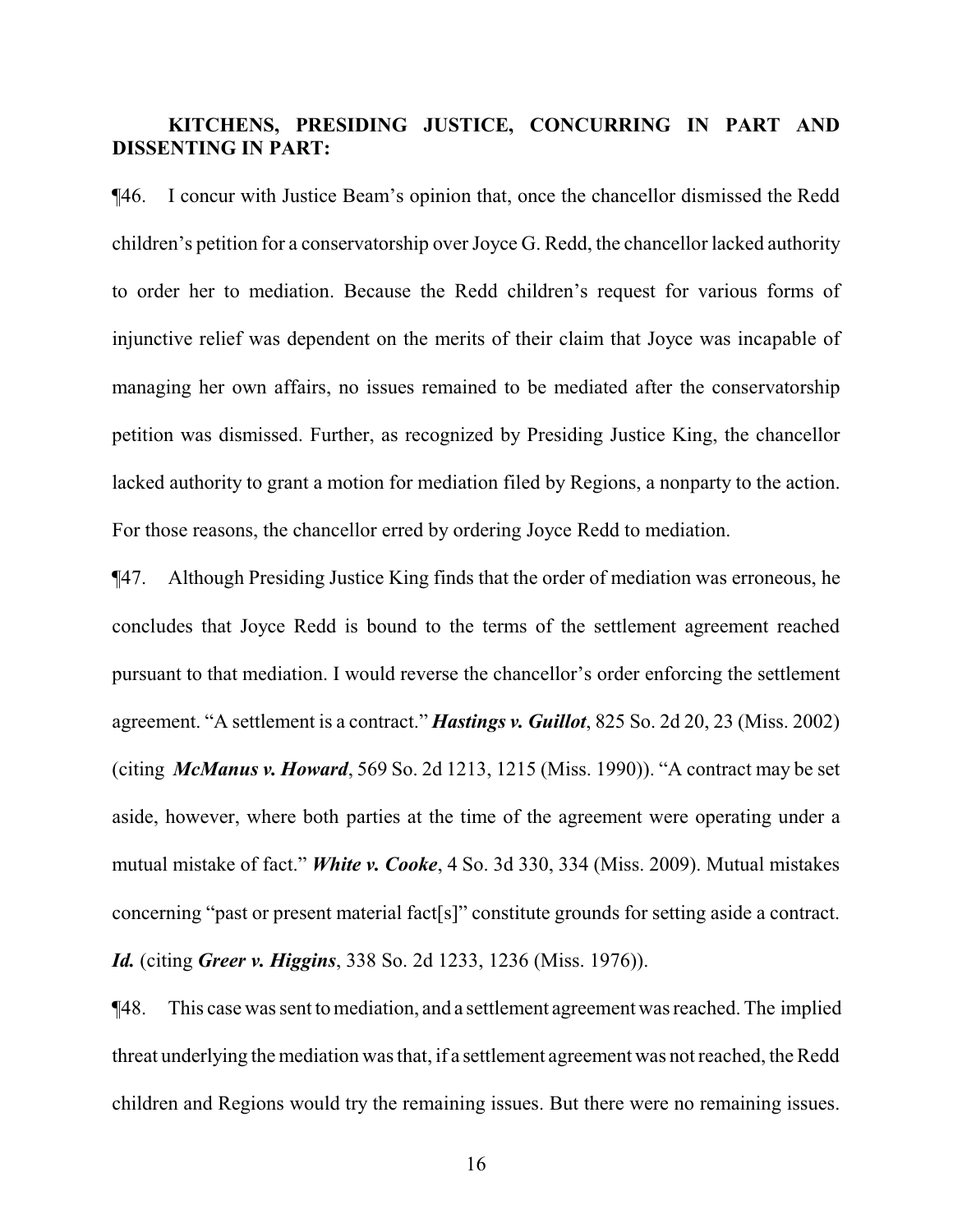And Regions was a nonparty. Under those circumstances, but for the chancellor's erroneous order of mediation, Joyce Redd could have left the bargaining table entirely. The order of mediation deprived her of that option. When Joyce Redd signed the settlement agreement, she and her attorney were operating under the material, but erroneous, belief that their choices were either to settle or to go to trial. The Redd children and Regions shared that erroneous belief. Because the parties' erroneous assumption constituted a mutual mistake of fact, the settlement agreement was subject to rescission. *White*, 4 So. 3d at 334. Therefore, I would reverse the chancellor's order enforcing the settlement agreement. I agree with the plurality's resolution of the other issues.

#### **COLEMAN AND BEAM, JJ., JOIN THIS OPINION.**

# **BEAM, JUSTICE, CONCURRING IN PART AND DISSENTING IN PART:**

¶49. While I agree with the dismissal of the conservatorship petition, I disagree with the court's order of mediation. Regions Bank, as trustee of the trusts at issue, filed a motion for mediation on the same basis that the Petitioners sought a conservatorship. However, the court found that a conservatorship was unnecessary.

¶50. Although Petitioners failed to attach medical affidavits to their conservatorship petition as required by law, the court ordered Joyce to undergo a medical evaluation. Joyce was found capable of managing her affairs.

¶51. The court dismissed the conservatorship petition, yet it ordered her to mediation despite having just been found capable of handling her assets.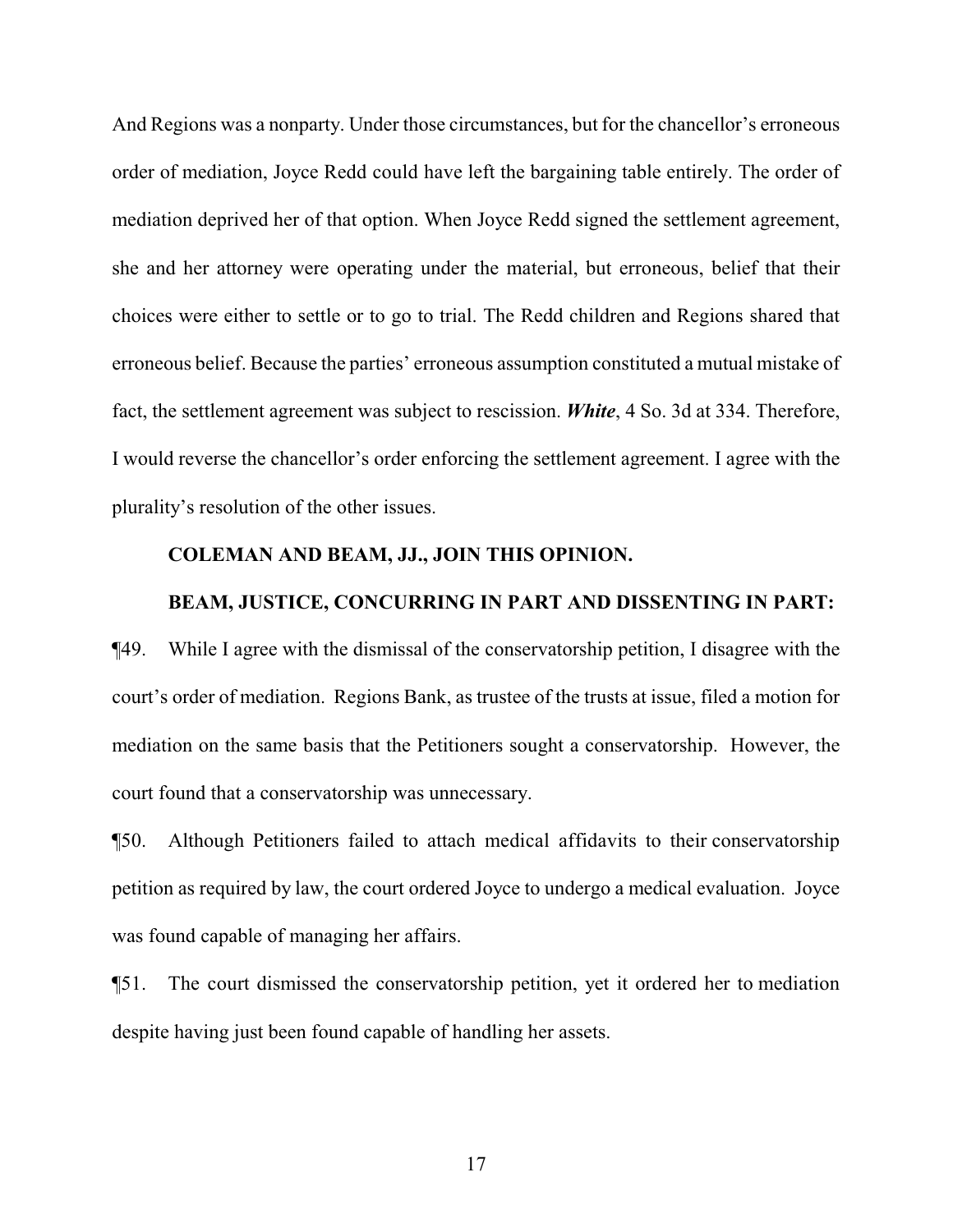¶52. I find that the court had no authority to order mediation once the conservatorship petition was dismissed. The plurality finds that the Petitioners sought three forms of relief and that the order granting summary judgment was partial and only applied to one count of the petition. "[T]herefore, there were still causes of action pending before the chancery court at the time mediation was ordered." Pl. Op. ¶ 21.

¶53. Regions moved for mediation on these "remaining issues." The remaining issues before the court were requests for a temporary restraining order and injunctions that were included in the petition for conservatorship. These claims were premised on the same allegations as the conservatorship: that "Joyce was making distributions of money and/or property to Brian or for his benefit without the express written approval of John and or this Court" and that "immediate and irreparable injury. . . will result to Joyce's estate."

¶54. I submit that these claims became non-issues at the dismissal of the conservatorship petition and/or are not appropriate for mediation. The court is responsible for issuing temporary restraining orders and preliminary and/or permanent injunctions. Miss. R. Civ. P. 65(c).

¶55. Another issue did arise on attorneys' fees, and Regions requested court approval for the fees to be paid out of the trust, but Regions also filed a motion for court-ordered mediation, which states the following:

The parties' counsel have . . . spent an inordinate amount of time on the issue of the propriety of the Trustee's payment of the parties' attorneys' fees. The contentiousness of these discussions and the inability of the parties' counsel to collectively move the action forward give the Trustee concerns about the prudence of continuing the litigation in this posture. As such, the Trustee suggests a more prudent course . . . would be to attempt mediation.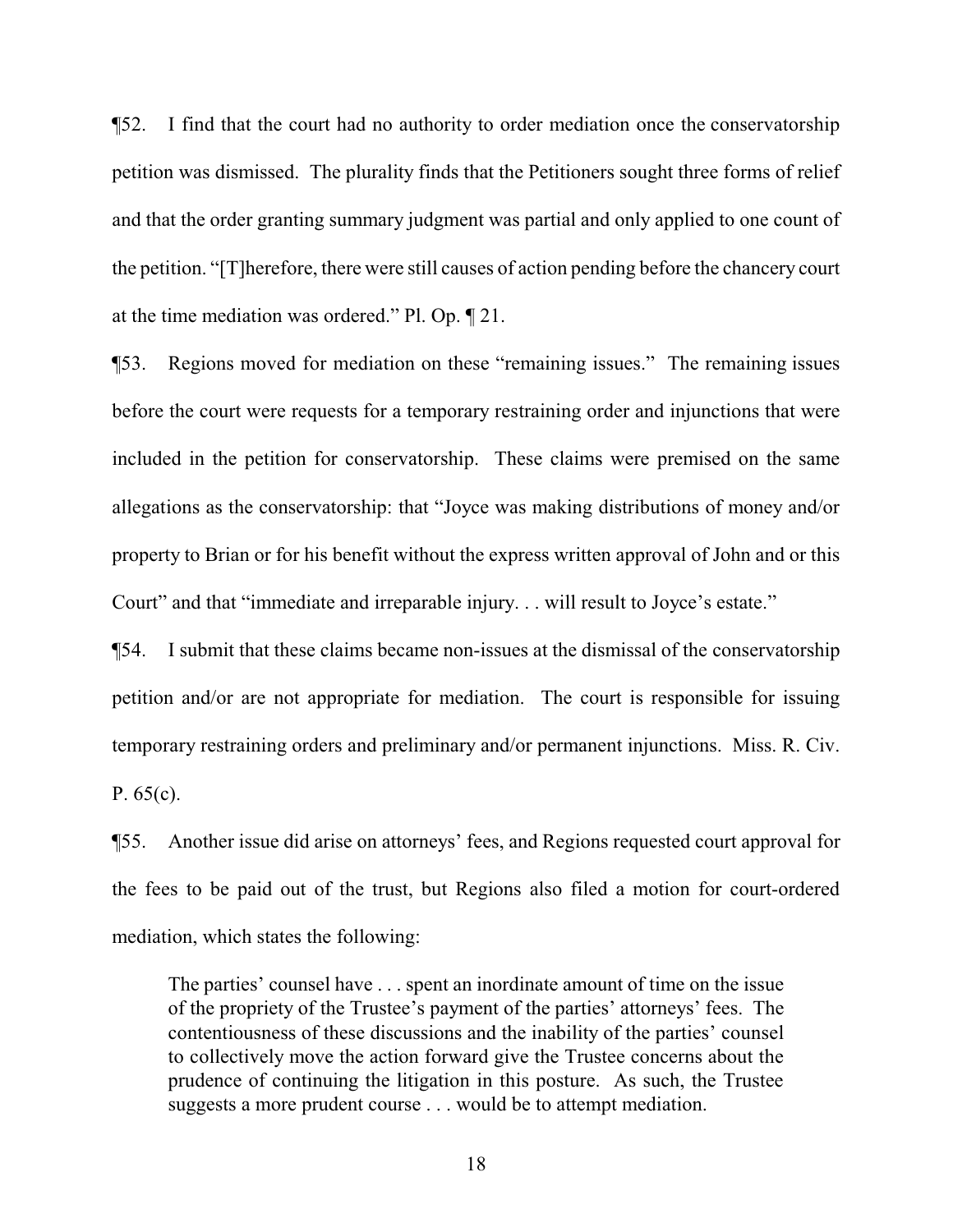*[T]he dispute largely centers on Respondent Brian Redd and his behavior toward and treatment of his mother, Respondent Joyce G. Redd, as well as his abuses of her finances. Upon belief of the Trustee, the Parties have suffered great miscommunications between the Petitioners . . . and . . . Mrs. Redd, with Brian Redd embattled between them.*

Therefore, the Trustee submits that this action is appropriate for referral to mediation . . . [which] will greatly enhance the likelihood of an amicable resolution of this case such that the good relations that remain between the parties will be preserved . . . and *trust assets will be conserved.*

(Emphasis added.)

¶56. The chancellor, having just found Joyce capable of handling her own affairs, ordered her to mediation in an effort to conserve her assets.

¶57. When the chancellor found that a conservatorship was unwarranted and that Joyce could handle her own affairs, any and all efforts to externally or internally control Joyce's financial decisions ceased.

¶58. This Court in *Young v Kennedy (In re Conservatorship of Young)*, 293 So. 3d 212 (Miss. 2020) emphasized the importance of maintaining a person's ability to care for themselves both personally and financially when able. The *Young* Court reversed a chancellor for not releasing the entirety of a woman's funds back to her after her need for a conservatorship ended. *Id.* at 214.

¶59. In *Young*, a woman was attempting to enter into a large contract to sell her commercial property. *Id.* Her husband and sons became concerned about her ability to make financial decisions and obtained a court-ordered conservator following physicians' certificates stating she had mild cognitive impairment. *Id.* The conservator assisted the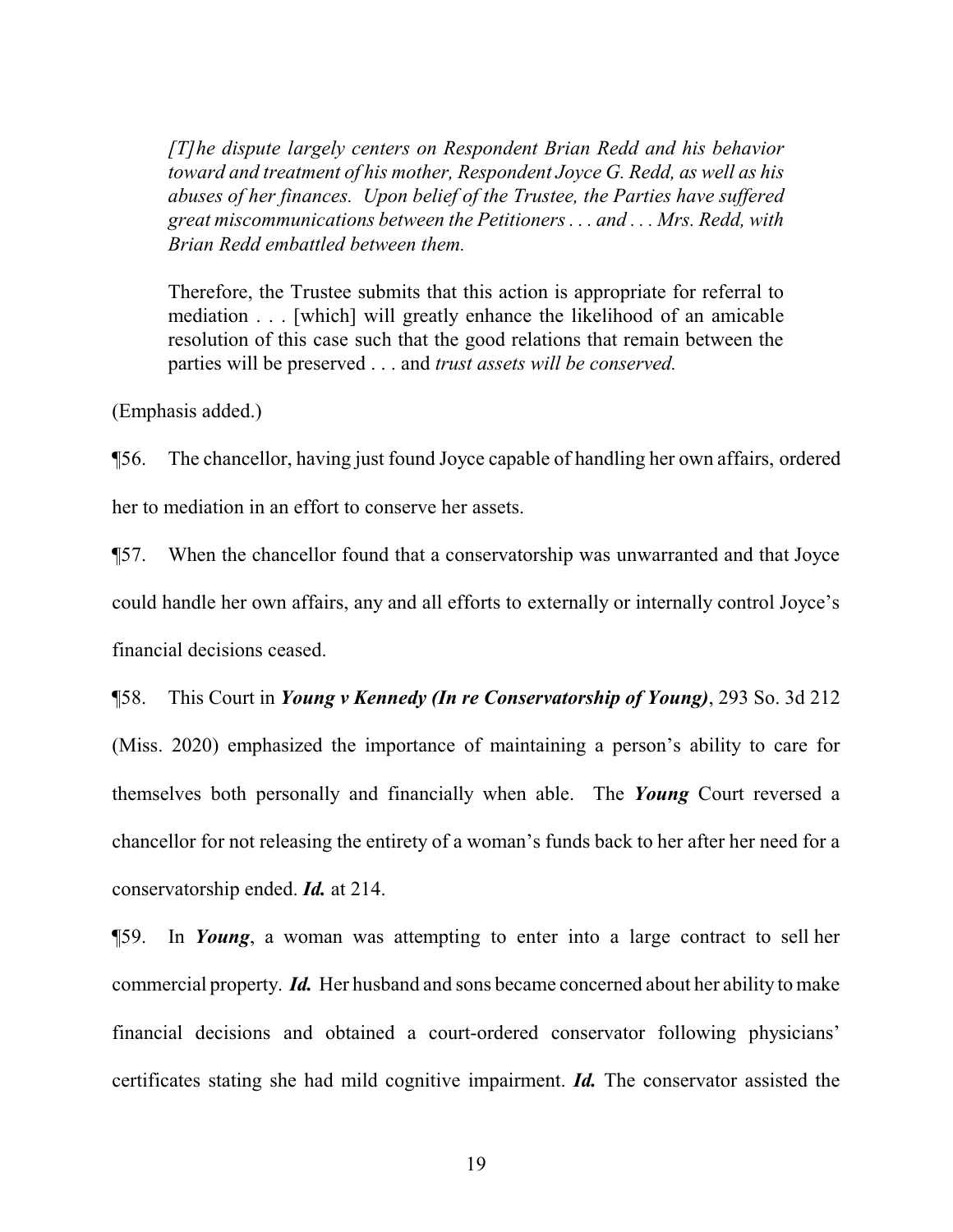woman in entering the contract, and the very next day, the husband, sons, conservator, and guardian ad litem all agreed that the conservatorship could be terminated because the need for the conservatorship was met. *Id.*

¶60. "The chancellor signed off on an agreed judgment that all parties signed . . . agreeing to terminate the conservatorship. But the agreed judgment also contained various provisions and directions for Carolyn's money." *Id.* at 218.

¶61. This Court held:

At the point that the conservatorship was terminated by agreed judgment, *no one except for Carolyn had the right to say or agree to what she would or could do with her money*. Therefore, the court erred by not releasing the entirety of Carolyn's funds back to her upon termination of the conservatorship. She was no longer under a conservatorship that needed to provide protection for her funds; *her funds were hers* and should have been released to her.

Id. at 218-19 (emphasis added).

¶62. Here, Joyce was never found to be in need of a conservator. But the principle that the funds are hers to do with what she pleases—remains the same. There is no dispute that Joyce is the sole beneficiary of the trusts at issue.

¶63. Joyce's late husband, Richard Levi Redd, set up the Joyce Redd Irrevocable Trust with about \$3 million of assets to be used to care for *Joyce*. In addition to the interest income allowed to provide for Joyce, the Joyce Redd Irrevocable Trust allows *Joyce* to use principal distributions if needed. The Richard Levi Redd Irrevocable Trust was established to provide for *Joyce* in the event all proceeds from the Joyce Redd Irrevocable Trust were exhausted. At the end of each year, in or around December, if the interest income is sufficient to fully